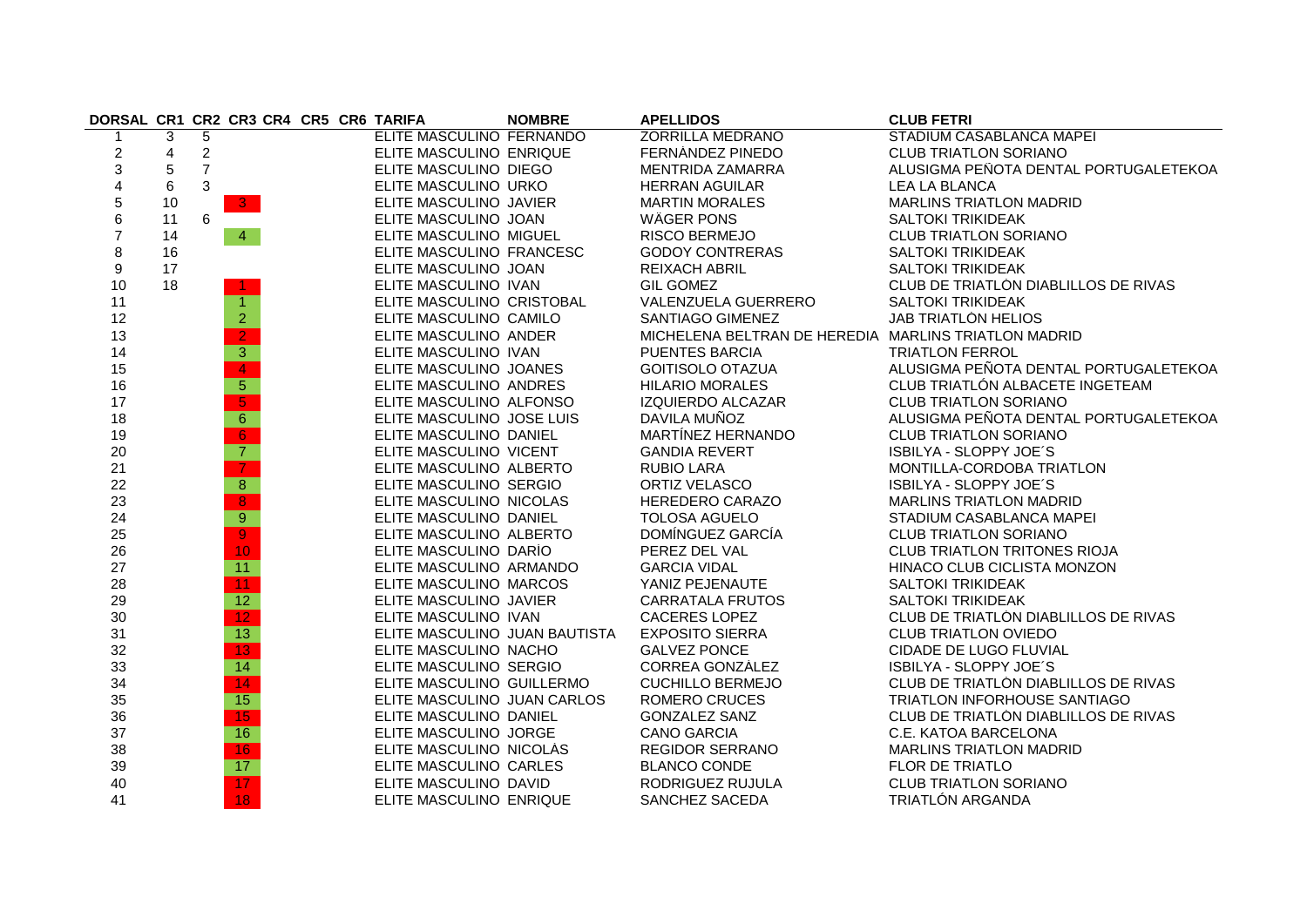| 42 | 19              |   |                | ELITE MASCULINO DENIS         |                                               | <b>INCUTTI TELLADO</b>    | A.D. NAUTICO DE NARON                  |
|----|-----------------|---|----------------|-------------------------------|-----------------------------------------------|---------------------------|----------------------------------------|
| 43 | 20              |   |                |                               | ELITE MASCULINO SANTIAGO JAVIER MUROS RAMÍREZ |                           | <b>ADSEVILLA</b>                       |
| 44 | 20 <sub>1</sub> |   |                | ELITE MASCULINO ROBERTO       |                                               | PRIETO CARBAJO            | <b>MARLINS TRIATLON MADRID</b>         |
| 45 | 21              |   |                | ELITE MASCULINO ALEJANDRO     |                                               | <b>ALONSO GIL</b>         | <b>CLUB TRIATLON LAS ROZAS</b>         |
| 46 | $\overline{21}$ |   |                | ELITE MASCULINO CRISTIAN      |                                               | MUIÑO VARELA              | TRIATLON INFORHOUSE SANTIAGO           |
| 47 | 22              |   |                | ELITE MASCULINO PABLO         |                                               | <b>GONZALEZ PEREZ</b>     | ADSEVILLA                              |
| 48 | $\overline{22}$ |   |                | ELITE MASCULINO CARLOS        |                                               | <b>LOZANO FERNANDEZ</b>   | EQTR - RODACAL BEYEM                   |
| 49 | 23              |   |                | ELITE MASCULINO CHRISTIAN     |                                               | <b>SANCHEZ MAS</b>        | <b>LA 208 TRIATLON CLUB</b>            |
| 50 | $\overline{23}$ |   |                | ELITE MASCULINO BRAIS         |                                               | <b>CANOSA FERNANDEZ</b>   | A.D. NAUTICO DE NARON                  |
| 51 | 24              |   |                | ELITE MASCULINO ANGEL         |                                               | PUERTAS FERNANDEZ         | ALUSIGMA PEÑOTA DENTAL PORTUGALETEKOA  |
| 52 | 24              |   |                | ELITE MASCULINO HOSSAIN       |                                               | KAANACHE AMGHIRAF         | <b>SALTOKI TRIKIDEAK</b>               |
| 53 | 25              |   |                | ELITE MASCULINO JAVIER        |                                               | CABRERO COMPANY           | CIDADE DE LUGO FLUVIAL                 |
| 54 | 25              |   |                | ELITE MASCULINO GUILLERMO     |                                               | <b>GARCIA GARCIA</b>      | TRIATLÓN SANTANDER                     |
| 55 | $\overline{26}$ |   |                | ELITE MASCULINO LUCAS         |                                               | AURELL BADENAS            | STADIUM CASABLANCA MAPEI               |
| 56 | 26              |   |                | ELITE MASCULINO HUGO          |                                               | RAMOS DEL BARCO           | <b>CLUB TRIATLON SORIANO</b>           |
| 57 | 27              |   |                | ELITE MASCULINO MIQUEL ANGEL  |                                               | CAPÓ CRESPI               | S'ESCAPADA                             |
| 58 | 27              |   |                | ELITE MASCULINO PEDRO J.      |                                               | <b>RAMOS RAMOS</b>        | CIDADE DE LUGO FLUVIAL                 |
| 59 | 28              |   |                | ELITE MASCULINO JESUS         |                                               | <b>JIMENEZ GIMENO</b>     | <b>TRIPUCOL</b>                        |
| 60 | $\overline{28}$ |   |                | ELITE MASCULINO IBAN          |                                               | AZAROLA GORDO             | <b>LEA LA BLANCA</b>                   |
| 61 | 29              |   |                | ELITE MASCULINO FELIX         |                                               | <b>SIRVENT ARACIL</b>     | LA 208 TRIATLON CLUB                   |
| 62 | 29              |   |                | ELITE MASCULINO LIONEL        |                                               | FERNÁNDEZ FERNÁNDEZ       | <b>CLUB TRIATLON OVIEDO</b>            |
| 63 | 30 <sup>°</sup> |   |                | ELITE MASCULINO JOSEP         |                                               | <b>GOMEZ SARRIA</b>       | C.E.A. BETERA                          |
| 64 | 30              |   |                | ELITE MASCULINO JAVIER        |                                               | <b>COSCOLLA PARALED</b>   | STADIUM CASABLANCA MAPEI               |
| 65 | 31              |   |                | ELITE MASCULINO ALVARO        |                                               | ALFARO PEREZ              | C.T. MURCIA UNIDATA                    |
| 66 | 31 <sub>1</sub> |   |                | ELITE MASCULINO MIGUEL        |                                               | ARBESU RAMOS              | VETUSTA UNIVERSIDAD DE OVIEDO TRIATLÓN |
| 67 | 32              |   |                | ELITE MASCULINO ALBERTO       |                                               | <b>GONZALEZ GIL</b>       | BICIS PINA-DAVEN CARS-TRITOLEDO        |
| 68 | 32              |   |                | ELITE MASCULINO ANTON         |                                               | <b>GOMEZ GONZALEZ</b>     | <b>TRIATLON ARTEIXO</b>                |
| 69 | $\overline{33}$ |   |                | ELITE MASCULINO ALFONSO       |                                               | <b>CERVANTES MUGUERZA</b> | C.T. TRAGAMILLAS-CICLOS VICEA-MERCALUZ |
| 70 | 34              |   |                | ELITE MASCULINO ESTANISLAO    |                                               | LORENCIO FERNANDEZ        | C.T. TRAGAMILLAS-CICLOS VICEA-MERCALUZ |
| 71 |                 | 2 |                | ELITE MASCULINO AHYTAMI       |                                               | NAVARRO PEREZ             | HOSPITAL PERPETUO SOCORRO TRIATLON     |
| 72 |                 | 3 |                | ELITE MASCULINO JOSÉ          |                                               | FERNÁNDEZ MAESTRE         | CLUB DE TRIATLÓN CALIMA                |
|    |                 |   | -1             | 89 ELITE MASCULINO ALVARO     |                                               | NAVALPOTRO RODRIGUEZ      | CLUB DE TRIATLON DIABLILLOS DE RIVAS   |
|    |                 |   | $\mathbf 1$    | 112 ELITE MASCULINO ALEJANDRO |                                               | MORATO CAÑAS              | CLUB DE TRIATLÓN DIABLILLOS DE RIVAS   |
|    |                 |   | $\mathbf 1$    | 350 ELITE MASCULINO DAVID     |                                               | PUERTAS TENORIO           | CLUB DE TRIATLON DIABLILLOS DE RIVAS   |
|    |                 |   | $\mathbf{1}$   | #N/D ELITE MASCULINO CARLOS   |                                               | <b>OLIVER VIVES</b>       | CLUB DE TRIATLÓN DIABLILLOS DE RIVAS   |
|    |                 |   | 2              | 68 ELITE MASCULINO IKER       |                                               | ORTIZ DE ZARATE NUÑEZ     | <b>SALTOKI TRIKIDEAK</b>               |
|    |                 |   | $\overline{c}$ | 247 ELITE MASCULINO ANDER     |                                               | NOAIN LACAMARA            | <b>SALTOKI TRIKIDEAK</b>               |
|    |                 |   | $\overline{c}$ | 288 ELITE MASCULINO ADRIEN    |                                               | LATESTERE                 | <b>SALTOKI TRIKIDEAK</b>               |
|    |                 |   | $\overline{c}$ | 802 ELITE MASCULINO INIGO     |                                               | <b>CAMARERO ALLI</b>      | <b>SALTOKI TRIKIDEAK</b>               |
|    |                 |   | 3              | 249 ELITE MASCULINO CELESTINO |                                               | FERNANDEZ MARTINEZ        | CIDADE DE LUGO FLUVIAL                 |
|    |                 |   | 3              | 299 ELITE MASCULINO ANTONIO   |                                               | <b>BENITO LOPEZ</b>       | CIDADE DE LUGO FLUVIAL                 |
|    |                 |   | $\overline{4}$ | 325 ELITE MASCULINO XOSE      |                                               | PEREZ BLANCO              | <b>TRIATLON INFORHOUSE SANTIAGO</b>    |
|    |                 |   |                |                               |                                               |                           |                                        |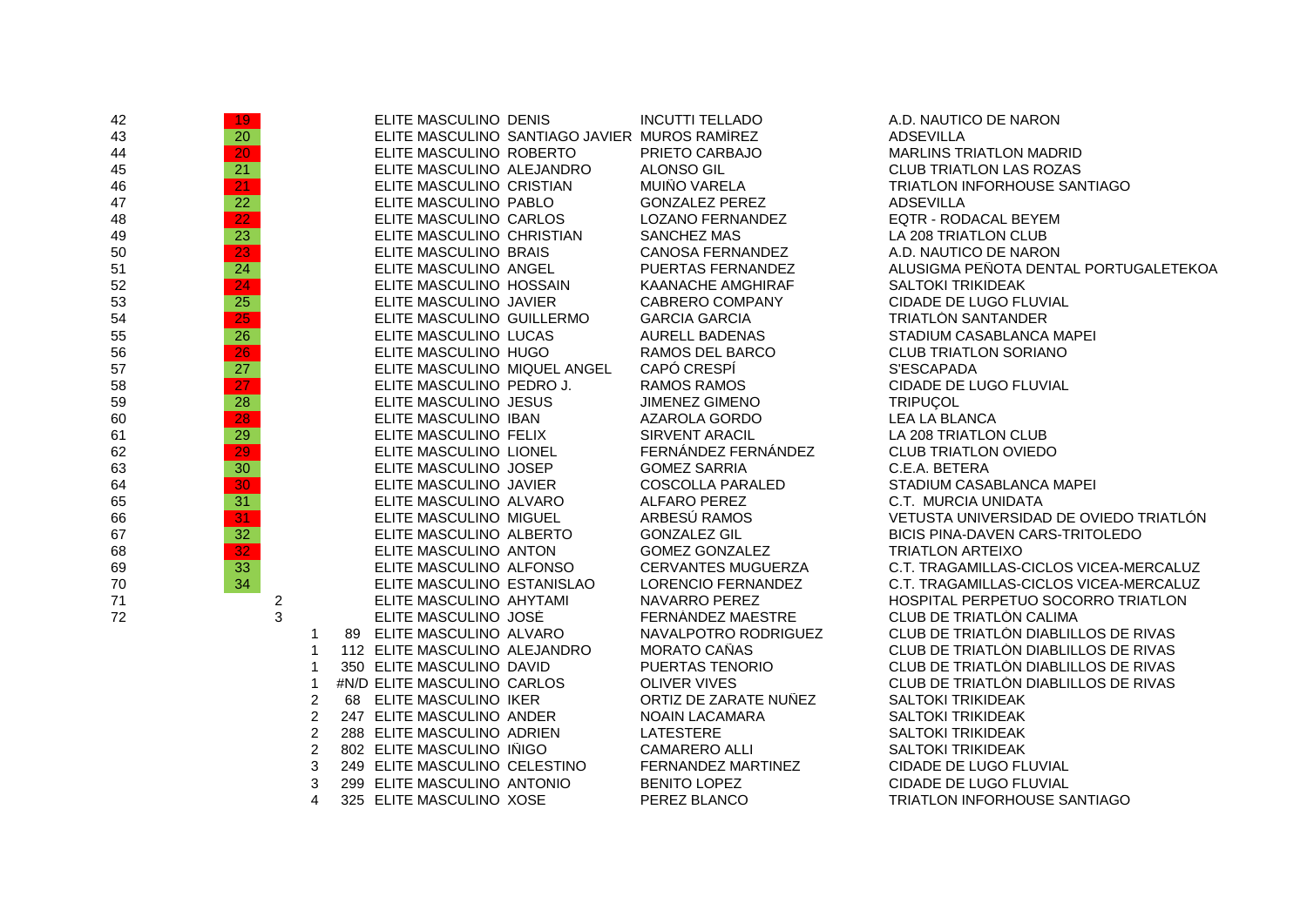650 ELITE MASCULINO THOMAS AFONSO LOPEZ TRIATLON INFORHOUSE SANTIAGO 655 ELITE MASCULINO PABLO CANO GARAY C.E.A. BETERA 665 ELITE MASCULINO GERARD BAILACH SANDIEGO C.E.A. BETERA 3 ELITE MASCULINO JOSE MIGUEL GOMEZ GARCIA TRI INFINITY MÓSTOLES 10 ELITE MASCULINO ALBERTO BLÁZQUEZ MARTÍN TRI INFINITY MÓSTOLES 6 11 ELITE MASCULINO FERNANDO 338 ELITE MASCULINO GABRIEL MENDOZA TELLO TRI INFINITY MÓSTOLES 641 ELITE MASCULINO AITOR DIAZ HERNANDO TRI INFINITY MÓSTOLES 6 #N/D ELITE MASCULINO AITOR #N/D ELITE MASCULINO HECTOR CUBELOS SANCHEZ TRI INFINITY MÓSTOLES #N/D ELITE MASCULINO JORGE HORCAJO MICIECES TRI INFINITY MÓSTOLES 264 ELITE MASCULINO LUIS MIGUEL MARTIN BERLANAS MARLINS TRIATLON MADRID 7 #N/D ELITE MASCULINO DARIO 7 #N/D ELITE MASCULINO JORGE FERNANDEZ SAN JOSE MARLINS TRIATLON MADRID 54 ELITE MASCULINO ÁLVARO LÓPEZ GONZÁLEZ CLUB TRIATLÓN ALBACETE INGETEAM 8 #N/D ELITE MASCULINO JUAN RAMÓN SÁNCHEZ MORA CLUB TRIATLÓN ALBACETE INGETEAM<br>9 371 ELITE MASCULINO BEÑAT BENGOETXEA DE LA IGLESIA ISBILYA - SLOPPY JOE´S 9 371 ELITE MASCULINO BEÑAT BENGOETXEA DE LA IGLESIA 867 ELITE MASCULINO EDUARDO ESCALANTE GUTIERREZ ISBILYA - SLOPPY JOE´S 269 ELITE MASCULINO SERGIO LATORRE GIL STADIUM CASABLANCA MAPEI 930 ELITE MASCULINO TASIO MEDRANO LEON STADIUM CASABLANCA MAPEI 931 ELITE MASCULINO VICTOR MANUEL BORDONADA SORIANO STADIUM CASABLANCA MAPEI 11 492 ELITE MASCULINO JACOBO LUIS MULET GOMEZ AD TRIATLÓN ECOSPORT ALCOBENDAS #N/D ELITE MASCULINO IGNACIO CEREIJO GUTIERREZ AD TRIATLÓN ECOSPORT ALCOBENDAS 12 ELITE MASCULINO JESUS GARCIA LLORENA A.D. NAUTICO DE NARON 287 ELITE MASCULINO PABLO FREIRE GARCIA A.D. NAUTICO DE NARON 12 #N/D ELITE MASCULINO NICOLAS DOMINGUEZ GARCIA A.D. NAUTICO DE NARON #N/D ELITE MASCULINO SERGIO FERNANDEZ MAYOR MONTILLA-CORDOBA TRIATLON 279 ELITE MASCULINO JOSE MANUEL OROZCO QUIÑONES ADSEVILLA 323 ELITE MASCULINO ALEJANDRO SALVADOR CABERO ADSEVILLA 130 ELITE MASCULINO IVAN LIMIA BOO PRAT TRIATLO 1994 431 ELITE MASCULINO DANIEL RATERA RAMOS PRAT TRIATLO 1994 144 ELITE MASCULINO CARLOS BLAZQUEZ MORALES CLUB TRIATLON LAS ROZAS 670 ELITE MASCULINO ARNAU ROSALENY AZNAR TRIPUÇOL 18 172 ELITE MASCULINO ADRIÁN IRLES MARCO LA 208 TRIATLON CLUB 654 ELITE MASCULINO OVIDI ALBERT ESPÍ LA 208 TRIATLON CLUB 143 ELITE MASCULINO VICTORIANO RASO MORENO TRITRAIN4YOU MÁLAGA ELITE MASCULINO ADRIAN PICALLO MATO CLUB OLIMPICO DE VEDRA ELITE MASCULINO FERNANDO BARROSO GONZALEZ TRIATLÓN SANTANDER ELITE MASCULINO HERIBERT CUBELLS I CUBELLS C.E. KATOA BARCELONA ELITE MASCULINO ALVARO GUTIERREZ HERNANDO TRIATLÓN SANTANDER ELITE MASCULINO JUAN OJANGUREN FERNÁNDEZ TRIATLÓN SANTANDER ELITE MASCULINO FERNANDO HUERTA FERNÁNDEZ VETUSTA UNIVERSIDAD DE OVIEDO TRIATLÓN